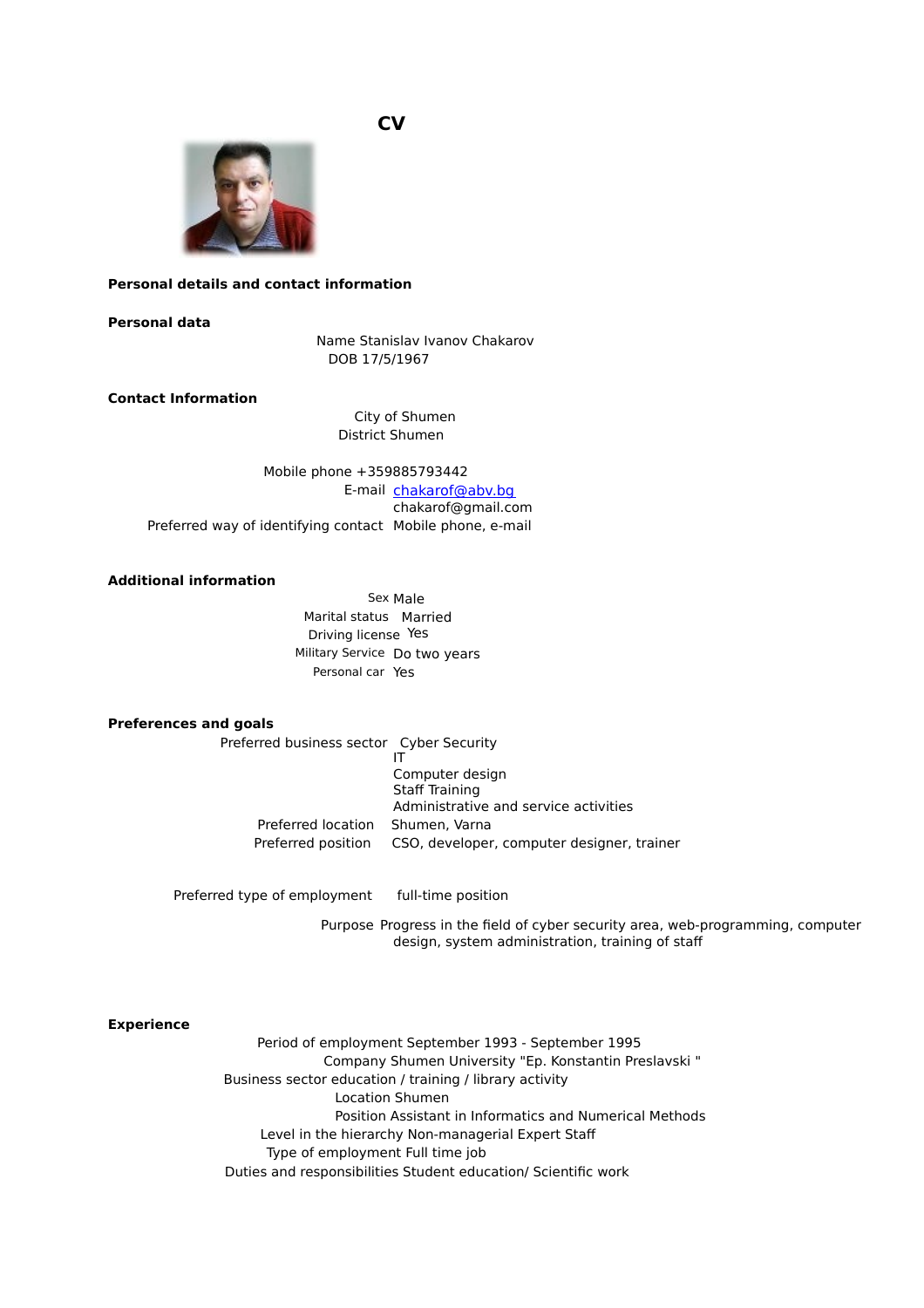| Period of recruitment January 1996 - July 1996                       |                                                                                         |  |
|----------------------------------------------------------------------|-----------------------------------------------------------------------------------------|--|
| Company "Snezhanka Petkova-AP"                                       |                                                                                         |  |
|                                                                      | <b>Business Sector Computer Design</b>                                                  |  |
| <b>Location Shumen</b>                                               |                                                                                         |  |
|                                                                      | Position Computer Designer                                                              |  |
|                                                                      | Level in the hierarchy Non-managerial Expert Staff                                      |  |
| Type of employment Part-time job                                     |                                                                                         |  |
| Obligations and responsibilities Production of promotional materials |                                                                                         |  |
|                                                                      |                                                                                         |  |
| Period September 1995 - June 2006                                    |                                                                                         |  |
| Company "Nancho Popovich" School of Natural Sciences - Shumen        |                                                                                         |  |
| with a strong study of informatics and information                   |                                                                                         |  |
| technologies                                                         |                                                                                         |  |
| Business education / training / libr. activity                       |                                                                                         |  |
| <b>Location Shumen</b>                                               |                                                                                         |  |
|                                                                      | Occupation Teacher of Informatics and Information Technologies                          |  |
|                                                                      | Level in the hierarchy Non-managerial Expert Staff                                      |  |
| Type of employment Full time job                                     |                                                                                         |  |
|                                                                      | Duties and responsibilities Student training and maintenance of computer rooms          |  |
|                                                                      |                                                                                         |  |
|                                                                      | Period June 2006 - September 2006                                                       |  |
|                                                                      | Company WebGate АД                                                                      |  |
| Business IT                                                          |                                                                                         |  |
| Location Sofia                                                       |                                                                                         |  |
|                                                                      | Occupation Web developer                                                                |  |
|                                                                      | Level in the hierarchy Non-managerial Expert Staf                                       |  |
| Type of employment Full time job                                     |                                                                                         |  |
|                                                                      | Duties and responsibilities  Development of web based systems based on PHP and MySQL    |  |
|                                                                      |                                                                                         |  |
|                                                                      | Period September 2006 - February 2008                                                   |  |
|                                                                      | Company Societe Generale Експресбанк, Headquarters                                      |  |
| Business IT                                                          |                                                                                         |  |
| Location Varna                                                       |                                                                                         |  |
|                                                                      | Occupation Web developer                                                                |  |
|                                                                      | Level in the hierarchy Non-managerial Expert Staff                                      |  |
| Type of employment Full time job                                     |                                                                                         |  |
|                                                                      | Duties and responsibilities Support the bank's website and web development of           |  |
|                                                                      | systems based on PHP and Microsoft SQL/Oracle                                           |  |
|                                                                      |                                                                                         |  |
|                                                                      | Period February 2008 - Until now                                                        |  |
|                                                                      | Company Unicard/Unicorn Systems Ltd.                                                    |  |
|                                                                      | Business IT/Smart card production                                                       |  |
| Location Varna                                                       |                                                                                         |  |
|                                                                      | Occupation Production manager/CSO (Cyber Security Officer)                              |  |
|                                                                      | Level in the hierarchy Average management level                                         |  |
| Type of employment Full time job                                     |                                                                                         |  |
|                                                                      | Duties and responsibilities Maintenance of web based smart card systems based on JavaEE |  |
|                                                                      | and MS SQL. Implementation and maintenance of PCI DSS                                   |  |
|                                                                      | and ISO 27001 standards.                                                                |  |
| Education                                                            |                                                                                         |  |
| <b>University</b>                                                    |                                                                                         |  |
|                                                                      | University of Shumen "Ep. Konstantin Preslavski"                                        |  |
| Education period September 1987 - September 1992                     |                                                                                         |  |
| Master's degree                                                      |                                                                                         |  |
| Specialty Mathematics and Informatics                                |                                                                                         |  |
|                                                                      | Diploma Thesis "Numerical methods for calculation of own values and                     |  |
|                                                                      | own vectors of complex Hamilton matrices "                                              |  |
| Main subjects studied                                                | Mathematics, Informatics                                                                |  |
|                                                                      |                                                                                         |  |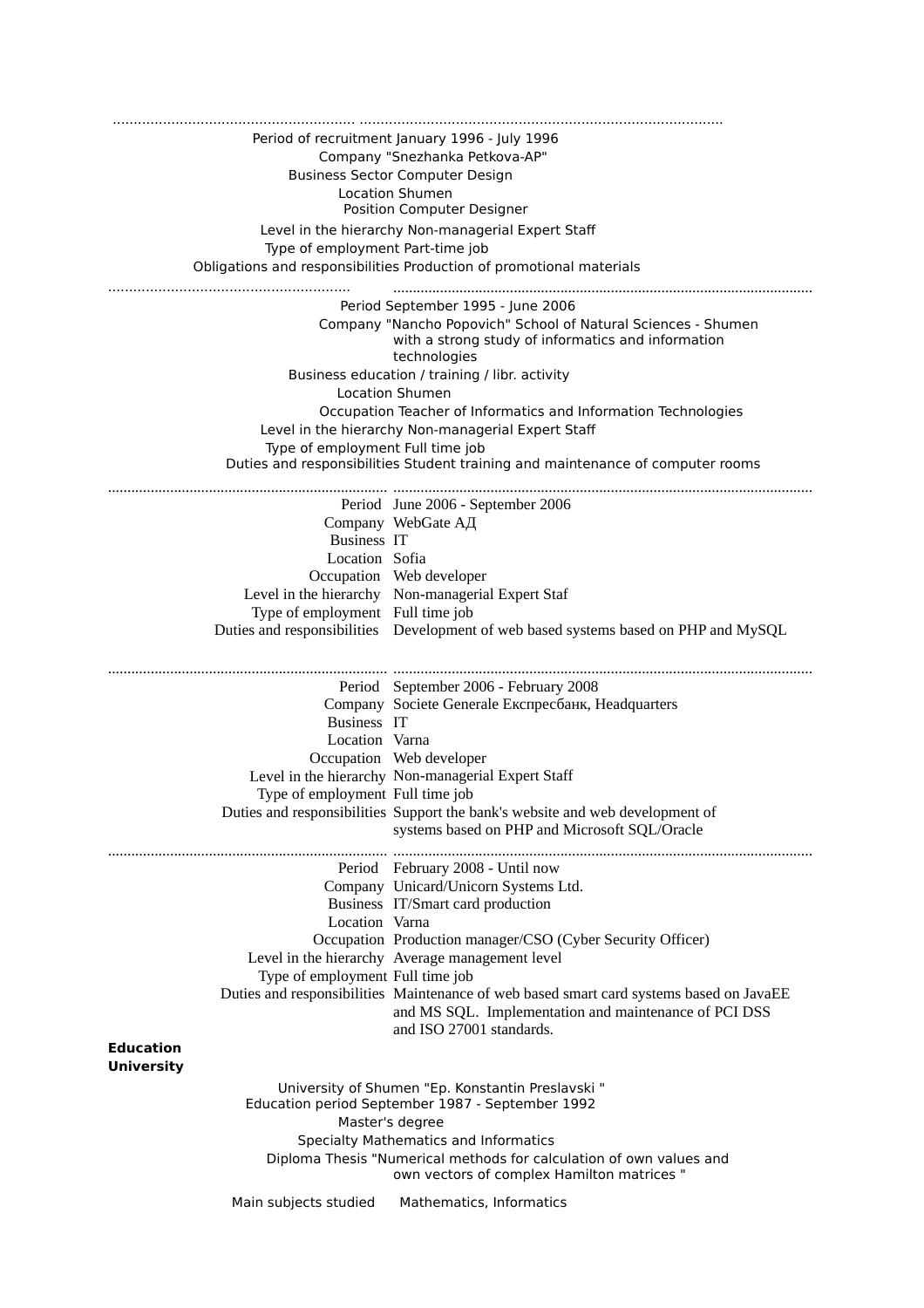### **Additional education**

Eurotype-Sofia Training period December 1996 - December 1996 (2 weeks) Specialty Adobe Photoshop, QuarkXPress

### **Additional skills, knowledge and achievements**

Languages English - good level Russian - very good level

Computer skills

Computer graphics (Corel, PhotoShop) - experience: 21 years HTML - experience: 18 years Java 2 - experience: 18 years JavaScript - experience: 18 years MacOS - experience: 20 years MS-DOS - experience: 25 years OCR programs (Recognita Fine Reader) - experience: 16 years Pascal - experience: 25 years PHP - experience: 18 years MySQL – experience: 18 years CSS – experience: 16 years Presentation programs (PowerPoint, Libre Office) - experience: 20 years Spread sheet programs (Excel, Claris) - experience: 20 years Web page design programs - experience: 18 years Word processing - experience: 20 years

## **Other Development of Borland Pascal**, **Java 2**, **JavaScript**, **HTML**, **PHP 4/5**, **MySQL**, **Smarty Templates**, **CSS**. **Achievements** Publication on **"Numerical Methods for Calculating own values and vectors of complex Hamilton matrixes"**

Development and implementation of computer information systems at school

Development and implementation of a computer library at school http://www.pmglib.bgfree.com (currently inactive) First place of the Regional Information Technologies Olympiad in 2004. as a team leader with a project for Online Auction Website for small free classified ads:

http://www.malkite.eu

Web based online trading system "Bon Apetit"

http://www.bonapetit.devbear.info

Web based online trading system "Elenko Computers" http://www.computers.devbear.info

Web based real estate sales system http://www.beker.devbear.info

Personal page of the artist Ivan Chakarov (my dad)

http://www.ivan.devbear.info Personal page of sculpture Nikolay Devetliev

http://www.kolio.devbear.info

Adara Private Website (Darina Djebarova)

http://www.adara-bg.eu

The site for speedway in Bulgaria

http://speedway-bg.com

The site of pet shop Amazon - Shumen

http://amazonka-bg.com

The site of the Veterinary Clinic "Dr. Atanasov" - Shumen http://atanasov-vet.eu

.